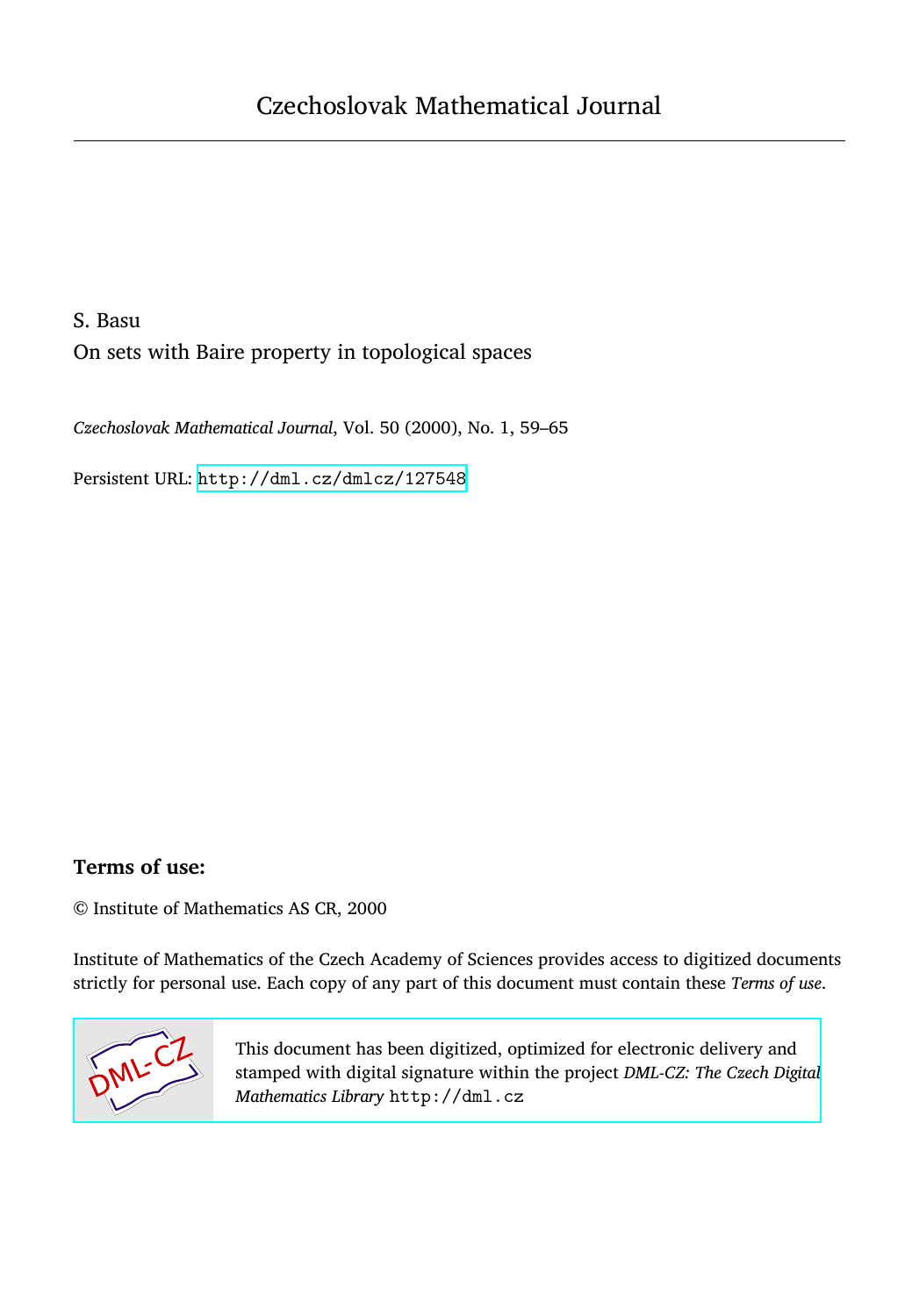### ON SETS WITH BAIRE PROPERTY IN TOPOLOGICAL SPACES

#### S. Basu, Calcutta

(Received February 6, 1997)

Abstract. Steinhaus [9] prove that if a set A has a positive Lebesgue measure in the line then its distance set contains an interval. He obtained even stronger forms of this result in [9], which are concerned with mutual distances between points in an infinite sequence of sets. Similar theorems in the case we replace distance by mutual ratio were established by Bose-Majumdar [1]. In the present paper, we endeavour to obtain some results related to sets with Baire property in locally compact topological spaces, particular cases of which yield the Baire category analogues of the above results of Steinhaus [9] and their corresponding form for ratios by Bose-Majumdar [1].

Keywords: Baire property, first category, second category MSC 2000: 28A05

#### **INTRODUCTION**

Let  $A, B \subseteq \mathbb{R}$  (the real line). The distance set of A and B written as  $D(A, B)$  is the set of all distances  $|x - y|$  between points x and y, where  $x \in A, y \in B$ . If  $A, B$  $(\subseteq \mathbb{R} \setminus \{0\})$ , we define in an analogous way their ratio set  $R(A, B)$  as the set of all possible ratios  $\frac{x}{y}$  or  $\frac{y}{x}$  where  $x \in A$ ,  $y \in B$ .

Steinhaus [9] showed that  $D(A, B)$  contains an interval if A and B are both Lebesgue measurable with measures  $m(A)$ ,  $m(B)$  (> 0). Exactly analogous formulations related to  $R(A, B)$  were produced by Bose-Majumdar [1].

In the same paper [9] (dealing only with subsets of the real line  $\mathbb{R}$ ), Steinhaus proved even stronger theorems. They are:

**Theorem X.** If  $\{A_n\}_{n=1}^{\infty}$  is any infinite sequence of Lebesgue measurable sets with positive measures, then there exists an infinite sequence  $\{a_n\}_{n=1}^{\infty}$  of distinct

The research is supported by the research grant of C.S.I.R.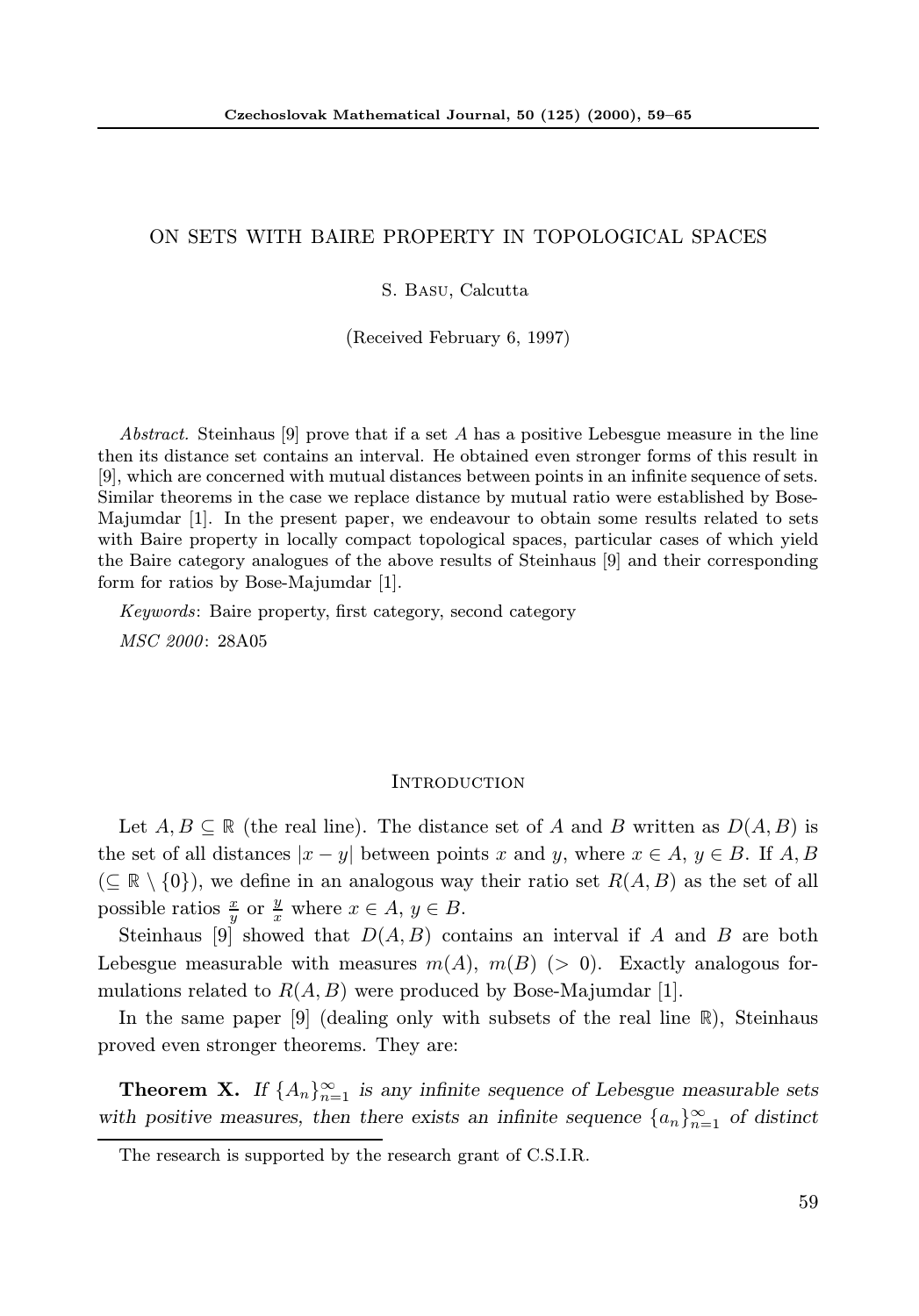points such that  $a_n \in A_n$   $(n = 1, 2, 3)$  and their mutual distances are all rational numbers.

Theorem XI. E being any infinite Lebesgue measurable set, there exists an enumerable set P composed of points whose mutual distances are rational numbers, and a set Z of measure zero such that  $P \subseteq A \subseteq P' \cup Z$ , where P' represents the derived set of P.

The fact that Theorems X and XI in the form as stated above hold equally well when sets are taken with non-zero abscissae and mutual distance between points is replaced by mutual ratio was established by Bose Majumdar (Theorems X and  $XI, [1]$ .

A set  $A \subseteq \mathbb{R}$  is said to possess the Baire property [6] if it can be represented as the symmetric difference  $G \Delta P$  of an open set G and a set P of first category in R. Equivalently, A has the Baire property if  $A = (G \setminus P) \cup Q$ , where G is open and  $P, Q$  are first category sets in  $\mathbb R$ . However, the above definition could be translated unequivocally to any topological space.

Steinhaus theorem on the distance set has an exact analogue in the realm of Baire category (that is, with sets having the Baire property) and is due to Piccard [7]. He showed that if A and B are second category subsets of  $\mathbb R$  with Baire property, then their distance set  $D(A, B)$  contains an interval. If A and B are taken with non-zero abscissae, the corresponding form for ratio sets (with greater generality) has also been obtained [3]. Piccard's theorem has been generalized by K.P.S. and M. Bhaskara Rao [2] for sets in a topological group, and in topological vector spaces by Z. Kominek [4]. In [8], Sander extended Piccard's result to sets in an arbitrary topological space with reference to the classes of globally solvable mappings.

The above two theorems of Steinhaus (Theorems X and XI) have also been obtained in more general forms in the categorical setting. Alongside with the measuretheoretic results these were set forth by Miller, Xenikakis and Polychronis [5] for sets with the Baire property in the real line in the light of certain specified classes of mappings  $f: \mathbb{R} \times \mathbb{R} \to \mathbb{R}$  each of which have continuous first order partial derivatives  $f_x$  and  $f_y$  non-vanishing on an open set containing  $A \times A$  where A is the union of the sets in the sequence  $\{A_n\}_{n=1}^{\infty}$ . Particular cases of these results were also proved in the corresponding form of Theorems X and XI for ratios by Bose-Majumdar [1] Even in spite of these facts, Miller's theorem has some essential drawbacks. Although it proves that whenever C is given to be a dense subset of  $\mathbb{R}$ , there exist points  $a_i \in A_i$  such that  $f(a_i, a_{i+1}) \in C$   $(i = 1, 2, 3, \ldots)$ , it fails to ensure that  $f(ai, aj) \in C$  for all i, j. In this paper, we establish that if X is an arbitrary locally compact Hausdorff topological space and  $f$  is chosen arbitrarily from the class of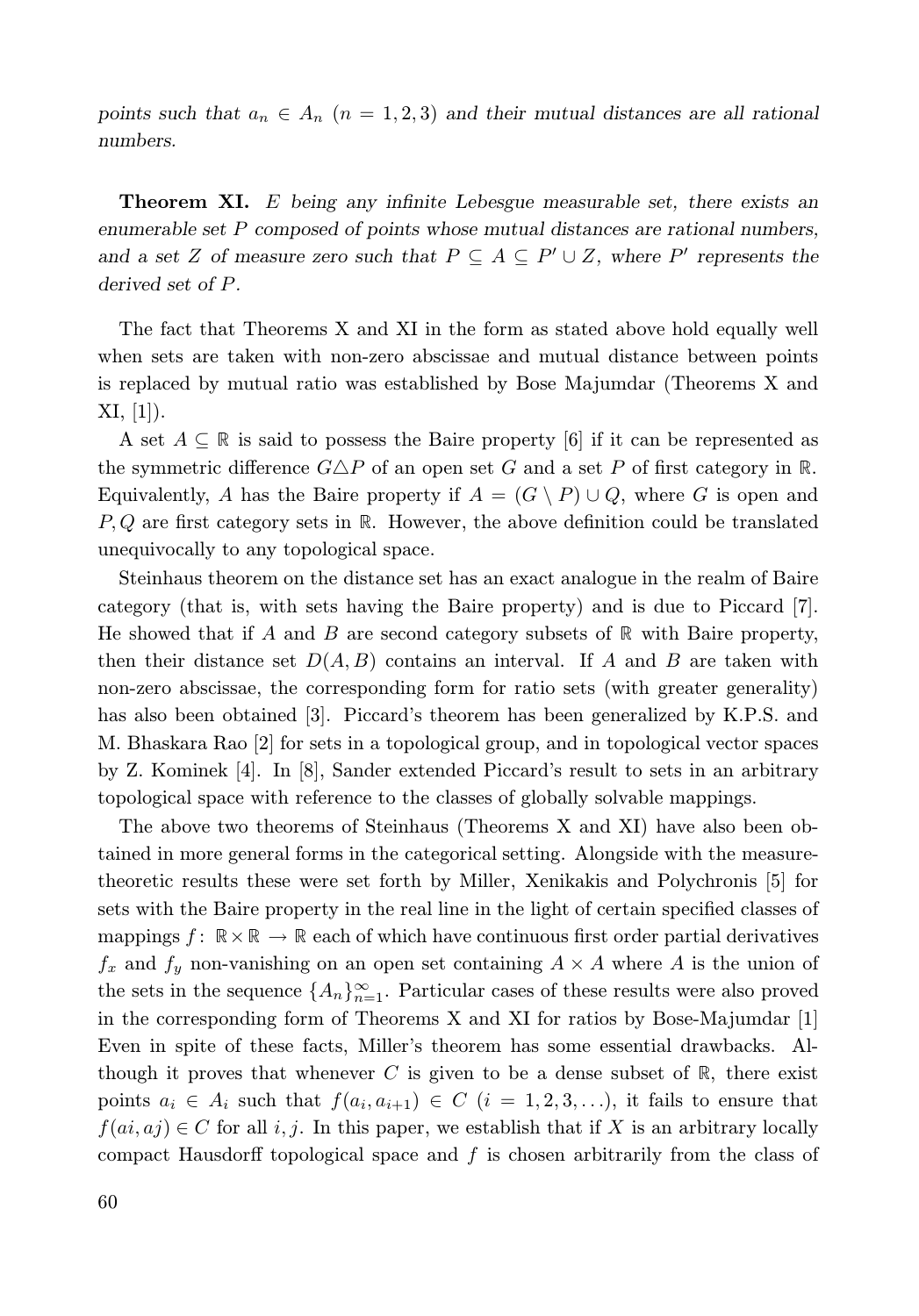globally solvable mappings  $f: X \times X \to X$ , then preferably better-organized extensions of Steinhaus theorems (Theorem X and Theorem XI) for sets with the Baire property can be found, particular cases of which also yield the category analogues of their corresponding form (with ratios) by Bose-Majumdar [1].

Let X be any topological space. Let  $f: X \times X \to X$  and define  $f_x: X \to X$  and  $f^y: X \to X$  by  $f_x(y) = f(x, y)$  and  $f^y(x) = f(x, y)$  for all  $x, y \in X$ . The functions  $f_x$  and  $f^y$  are respectively the x and y sections of the function f. Then f is said to be globally solvable [8], if there exist two continuous functions  $\psi$ ,  $\varphi: X \times X \to X$ such that  $f(x, y) = z$  is equivalent to  $x = \psi(y, z)$  and  $y = \varphi(x, y)$  for all x, y, z (∈ X). It follows that  $f_x$ ,  $f^y$ ,  $\psi^z$ ,  $\varphi^z$  are homeomorphisms. Form now on, we will consider our space X to be a locally compact Hausdorff topological space, and denote by the symbols  $A \setminus B$ ,  $A \triangle B$  and  $\overline{A}$  the difference, symmetric difference of two sets and the closure of any set in  $X$ . A set  $A$  with the Baire property will be defined likewise as above if  $A = G \triangle P$ , where G is open and P is of the first category in X. Equivalently, A has the Baire property if it can be expressed as  $(G \setminus P) \cup Q$  where  $G$  is open and  $P, Q$  are first category sets in  $X$ .

Now, given  $D$  to be any dense subset of  $X$ , we have the following result.

**Theorem 1.** Let  $\{A_n\}_{n=1}^{\infty}$  be any sequence of second category sets with the Baire property in X and let  $f: X \times X \to X$  be a globally solvable mapping. Then there exist infinite sequences  $\{a_n\}_{n=1}^{\infty}$  and  $\{\eta_n\}_{n=1}^{\infty}$  of distinct points in X such that  $a_n \in A_n$ ,  $\eta_n \in D$   $(n = 1, 2, 3, ...)$  and the relation  $f(a_1, \eta_1) = f(a_2, \eta_2) = ...$  $f(a_n, \eta_n) = \ldots$  is satisfied.

**Lemma.** If A and B are non-empty open subsets of X, then there exists  $\eta \in D$ such that  $A_n \cap f^{\eta}(B) \neq \emptyset$ .

Proof. Let  $x \in B$  and  $z \in A$ . Since f is globally solvable, there exists  $y \in X$ such that  $f(x, y) = z$  (evidently  $y = \varphi(x, z)$ ). Consequently,  $f(x, y) \in A$ . Now as D is dense in X, A is open and f is globally solvable, there exists  $\eta \in D$  such that  $f(x, \eta) \in A$ . Hence  $A \cap f^{\eta}(B) \neq \emptyset$ .

**Note.** The above lemma does not require  $X$  to be locally compact Hausdorff.

 $P$ ro of of the Theorem. We choose a compact subset  $C_0$  of X with non-empty interior  $G_0$  (this choice is justified since X is locally compact) and let  $P_0$  be an arbitrary set of the first category in X. We set  $A_0 = G_0 \setminus P_0$ . Since  $A_n$  are second category sets with the Baire property, we can write  $A_n = (G_n \setminus P_n) \cup Q_n$  where for each n,  $G_n$  is a non-empty open set and  $P_n$ ,  $Q_n$  are first category sets in X (n = 1, 2, 3,...). Again by the definition of first category sets, we may write  $P_n = \bigcup_{n=1}^{\infty} P_n$  $j=1$  $F^{(n)}_j$  $(n = 0, 1, 2, 3, ...)$  where  $F_j^{(n)}$  are nowhere dense subsets of X.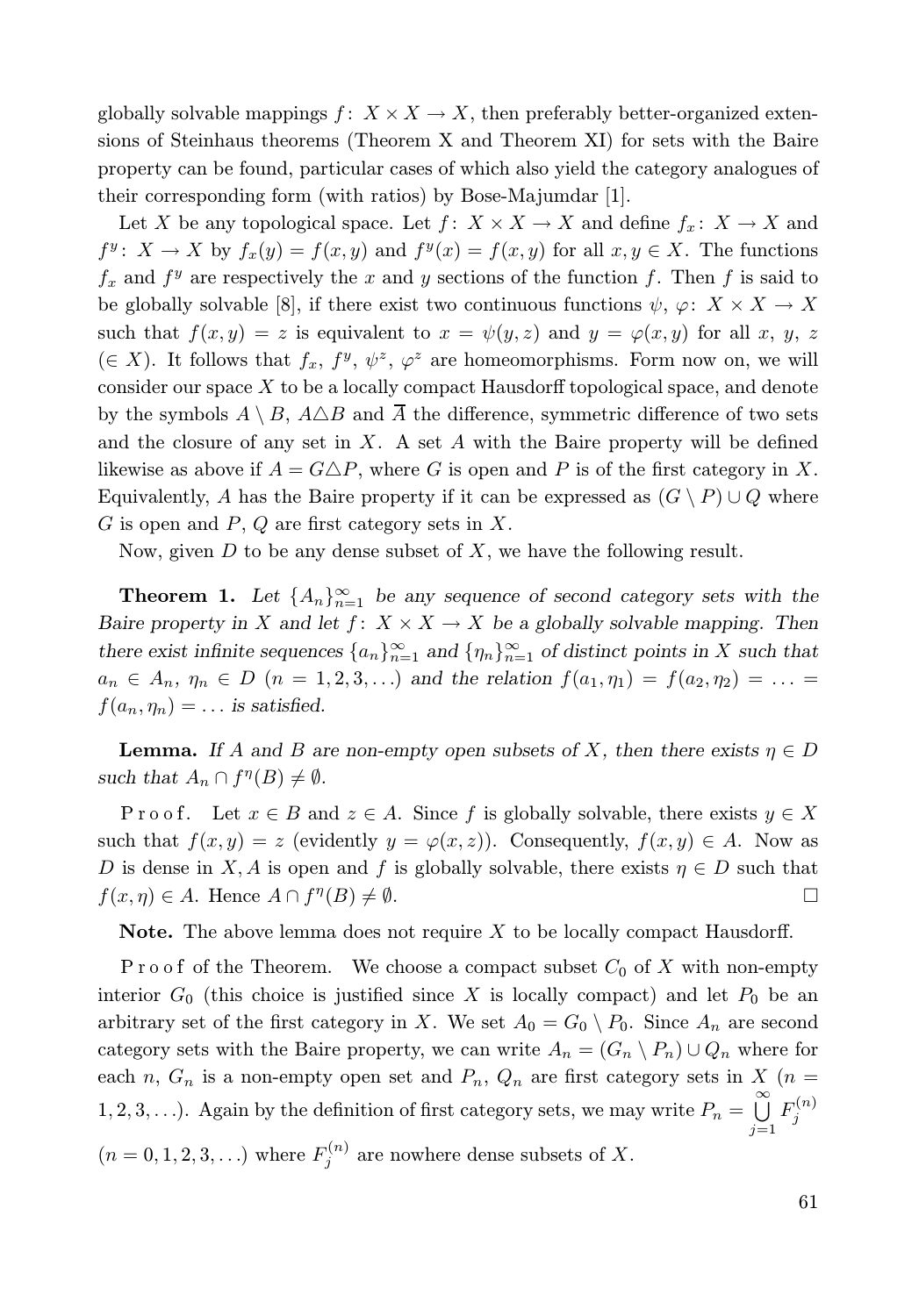We consider the set  $G_0 \setminus F_1^{(0)}$  and choose and fix  $\eta_0 \in D$ . Since the closure of any nowhere dense set is again nowhere dense, the set  $G_0 \setminus F_1^{(0)}$  is non-empty open and therefore as f is globally solvable,  $f^{\eta_0}(G_0 \setminus F_1^{(0)})$  is non-empty open. Also by regularity of  $X$  (X being locally compact Hausdorff, it is regular) there exists a non-empty open set  $H_{00}$  such that  $H_{00} \subseteq \overline{H_{00}} \subseteq f^{\eta_0}(G_0 \setminus F_1^{(0)})$ .

Now again, as  $F_2^{(0)}$  is closed and nowhere dense and f is globally solvable,  $H_{00} \cap$  $f^{\eta_0}(G_0 \setminus F_2^{(0)})$  is a non-empty open set. We set  $D_1 = D \setminus \{\eta_0\}$ . Since X is Hausdorff,  $D_1$  is again dense in X. Since  $F_1^{(1)}$  is closed and nowhere dense, by the above lemma there exists  $\eta_1 \in D_1$  such that  $H_{00} \cap f^{\eta_0}(G_0 \setminus F_2^{(0)}) \cap f^{\eta_1}(G_1 \setminus F_1^{(1)})$  is a non-empty open set. Consequently, by regularity of  $X$  there exists a non-empty open set  $H_{11}$ such that  $H_{11} \subseteq \overline{H_{11}} \subseteq H_{00} \cap f^{\eta_0}(G_0 \setminus F_2^{(0)}) \cap f^{\eta_1}(G \setminus F_1^{(1)}).$ 

Now again, as  $F_3^{(0)}$  and  $F_2^{(1)}$  are closed and nowhere dense sets and f is globally solvable,  $H_{11} \cap f^{\eta_0}(G_0 \setminus F_3^{(0)}) \cap f^{\eta_1}(G_1 \setminus F_2^{(1)})$  is a non-empty open set. We set  $D_2 = D_1 \setminus \{\eta_1\}.$  Since X is Hausdorff,  $D_2$  is again dense in X. Since  $F_1^{(2)}$  is closed and nowhere dense, by the above lemma there exists  $\eta_2 \in D_2$  such that  $H_{11} \cap f^{\eta_0}(G_0 \setminus F_3^{(0)}) \cap f^{\eta_1}(G_1 \setminus F_2^{(1)}) \cap f^{\eta_2}(G_2 \setminus F_1^{(2)})$  is a non-empty open set. Consequently, by regularity of  $X$ , there exists a non-empty open set  $H_{22}$  such that  $H_{22} \subseteq \overline{H_{22}} \subseteq H_{11} \cap f^{\eta_0}(G_0 \setminus F_3^{(0)}) \cap f^{\eta_1}(G_1 \setminus F_2^{(1)}) \cap f^{\eta_2}(G_2 \setminus F_1^{(2)}).$ 

Proceeding likewise on the same arguments as stated above, at the n-th stage we get a non-empty open set  $H_{n-1,n-1}$  such that  $H_{n-1,n-1} \subseteq H_{n-1,n-1} \subseteq H_{n-2,n-2} \cap$  $f^{\eta_0}(G_0 \setminus F_n^{(0)}) \cap f^{\eta_1}(G_1 \setminus F_{n-1}^{(1)}) \cap f^{\eta_2}(G_2 \setminus F_{n-2}^{(2)}) \cap \ldots \cap f^{\eta_{n-1}}(G_{n-1} \setminus F_1^{(n-1)})$  where  $\eta_0, \eta_1, \eta_2, \ldots, \eta_{n-1}$  are distinct elements in D. The following description may be helpful for a better understanding of the above process. Thus if we continue indefinitely, we get a decreasing sequence  $\overline{H_{00}}, \overline{H_{11}}, \overline{H_{22}}, \ldots, \overline{H_{n-1,n-1}}, \overline{H_{nn}}$ , of non-empty closed sets each of which is contained in the compact set  $C_0$  we started with, which has the finite intersection property. Consequently,  $\bigcap_{n=1}^{\infty} \overline{H_{nn}} \neq \emptyset$  and hence after a  $n=1$  $\frac{\operatorname{rearr}}{2}$  angement we have  $\{f^{\eta_0}(G_0 \setminus F_1^{(0)}) \cap f^{\eta_0}(G_0 \setminus F_2^{(0)}) \cap f^{\eta_0}(G_0 \setminus F_3^{(0)}) \cap f^{\eta_0}(G_0 \setminus F_4^{(0)})\}$  $F_n^{(0)}\) \ldots\} \cap \{f^{\eta_1}(G_1 \setminus F_1^{(1)}) \cap f^{\eta_1}(G_1 \setminus F_2^{(1)}) \cap f^{\eta_1}(G_1 \setminus F_3^{(1)}) \cap f^{\eta_1}(G_1 \setminus F_n^{(1)}) \cap \ldots\} \cap$  $\{f^{\eta_n}(G_n \setminus F_1^{(n)}) \cap f^{\eta_n}(G_n \setminus F_2^{(n)}) \cap \ldots \cap f^{\eta_n}(G_n \setminus F_n^{(n)}) \ldots \} \cap \ldots \neq \emptyset$ . Since f is globally solvable, the above arrangement may be written in a more compact form, viz.  $f^{\eta_0}(G_0\setminus\bigcup_{n=1}^\infty$  $j=1$  $\overline{F_j^{(0)}})\cap f^{\eta_1}(G_1\setminus \stackrel{\infty}{\textstyle\bigcup}$  $j=1$  $\overline{F_j^{(1)}}$ )  $\cap \ldots \cap f^{\eta_n}(G_n \setminus \bigcup_{i=1}^\infty$  $j=1$  $F_j^{(n)}$ )  $\cap \ldots \neq \emptyset$ . Therefore  $f^{\eta_0}(G_0 \setminus P_0) \cap f^{\eta_1}(G_1 \setminus P_1) \cap \ldots \cap f^{\eta_n}(G_n \setminus P_n) \cap \ldots \neq \emptyset$ . Hence  $f^{\eta_1}(A_1) \cap f^{\eta_2}(A_2) \cap f^{\eta_n}(A_n) \cap \ldots \neq \emptyset.$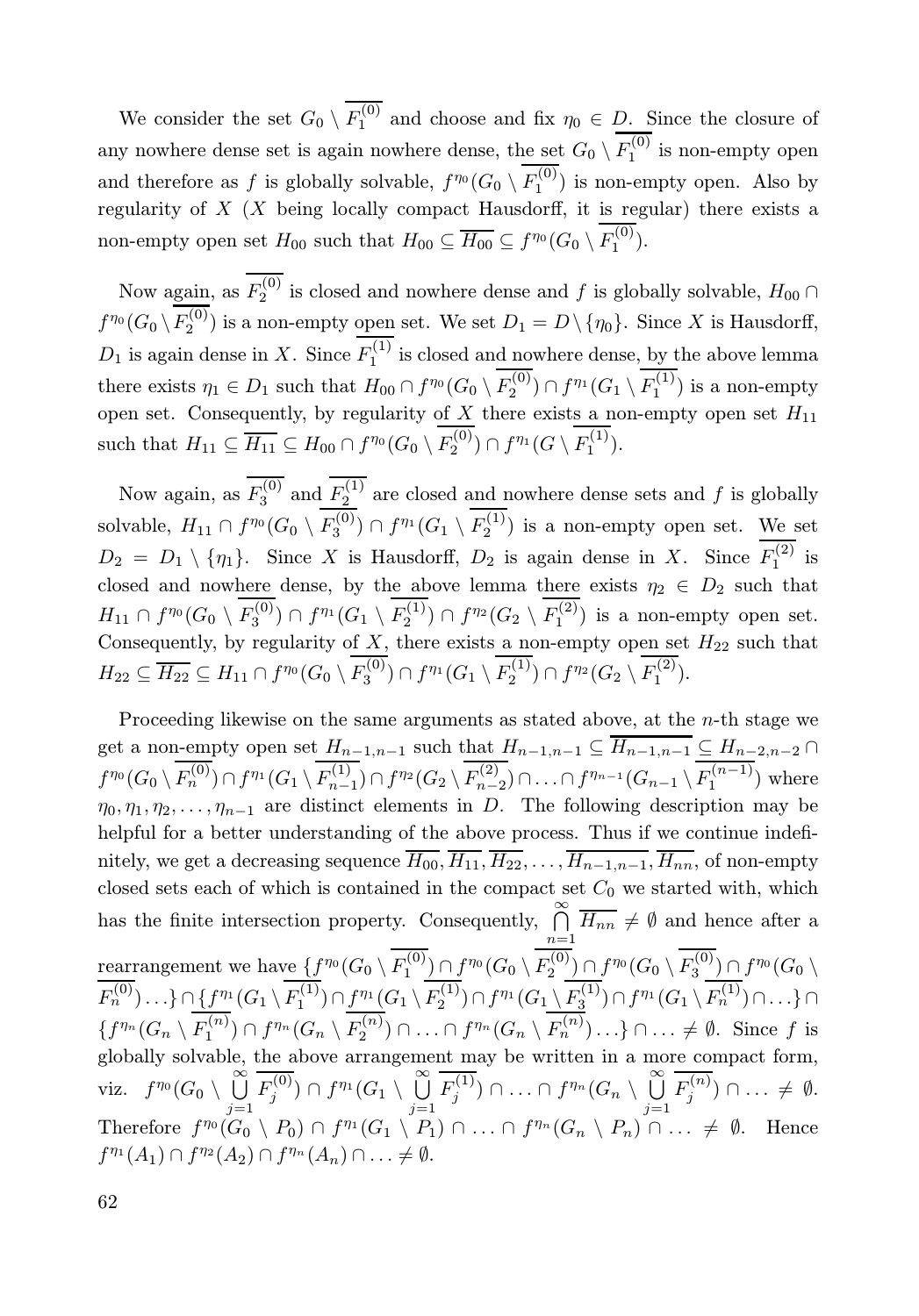Now f being globally solvable, there exists a sequence  $\{a_n\}_{n=1}^{\infty}$  of distinct points in X such that  $a_n \in A_n$   $(n = 1, 2, 3, ...)$  and relation

$$
f(a_1, \eta_1) = f(a_2, \eta_2) = f(a_3, \eta_3) = \dots,
$$

is satisfied where  $\{\eta_n\}_{n=1}^{\infty}$  is a sequence of distinct points in D.

In particular, if we set (i)  $X = \mathbb{R}$  (with its usual topology),  $D = Q$  (the set of rational numbers) and  $f(x, y) = x + y(x, y \in \mathbb{R})$  and (ii)  $X = \mathbb{R} \setminus \{0\}$  (with the induced topology),  $D = Q \setminus \{0\}$  and  $f(x, y) = xy$   $(x, y \in \mathbb{R} \setminus \{0\})$ , we get as particular cases of the above theorem the following corollaries.

**Corollary 1.1.** If  $\{A_n\}_{n=1}^{\infty}$  is any infinite sequence of second category sets in  $\mathbb{R}$ with the Baire property, then there exists an infinite sequence  $\{a_n\}_{n=1}^{\infty}$  of distinct points such that  $a_n \in A_n$   $(n = 1, 2, 3, ...)$  and their mutual distances are all elements in Q.

**Corollary 1.2.** If  $\{A_n\}_{n=1}^{\infty}$  is any infinite sequence of second category sets in  $\mathbb{R}$ with non-zero abscissae and the Baire property, then there exists an infinite sequence  ${a_n}_{n=1}^{\infty}$  of distinct points such that  $a_n \in A_n$   $(n = 1, 2, 3)$  and their mutual ratios are all elements in Q.

The above two results are the Baire category analogues of Theorem X of Steinhaus (stated above) and of its corresponding form (for ratios) by Bose-Majumdar (Theorem  $X$ , [1]).

In our next theorem, in addition to the local compactness and Hausdorff property, we assume that the underlying space  $X$  is also second countable without having any isolated points. As before, here  $D$  is again any dense subset of  $X$ .

**Theorem 2.** Let A be any non-empty set with the Baire property and let  $f: X \times X \to X$  be globally solvable. Then there exists an enumerable set  $P =$  $\{a_1, a_2, a_3, \ldots\}$  and a set H of the first category in X such that  $P \subseteq A \subseteq P' \cup H$ , where P' is the derived set of P and  $\{\eta_n\}_{n=1}^{\infty}$  is a sequence of points in D for which the relation

$$
f(a_1, \eta_1) = f(a_2, \eta_2) = \ldots = f(a_n, \eta_n) = \ldots
$$

is satisfied.

 $P r o o f$  of the Theorem. If  $A$  is of the first category, the choice of any enumerable set for which the above relation is satisfied shall meet our purpose (the reader may note that in this case we may choose  $\{a_n\}_{n=1}^{\infty}$  and  $\{d_n\}_{n=1}^{\infty}$  as constant sequences). Now let us suppose that A is of the second category. Let  $\{U_n\}_{n=1}^{\infty}$  denote a countable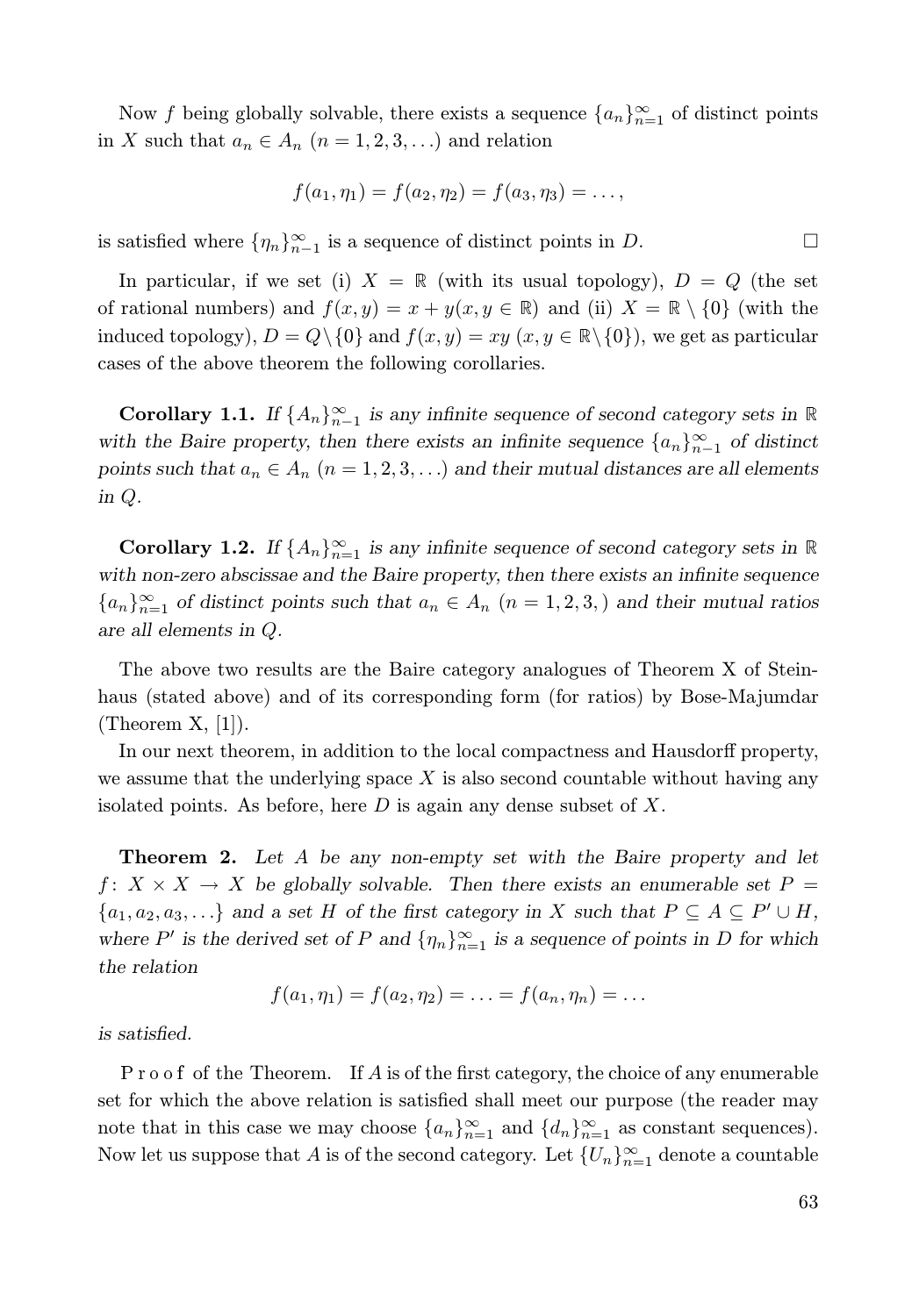base in X. From the sets  $U_n \cap A$   $(n = 1, 2, 3)$ , we suppress those terms that represent sets of the first category, being left thereby with a subsequence  $\{U_{n_k} \cap A\}_{k=1}^{\infty}$  whose terms represent sets of the second category. They having also the Baire property we may choose by virtue of Theorem 1 sequences  $\{a_k\}_{k=1}^{\infty}$  and  $\{\eta_k\}_{k=1}^{\infty}$  of distinct points in X such that  $a_k \in A \cap U_{n_k}$ ,  $\eta_k \in D$   $(k = 1, 2, 3)$ , for which the relation

$$
f(a_1, \eta_1) = f(a_2, \eta_2) = \ldots = f(a_k, \eta_k) = \ldots
$$

is satisfied.

Now let H be the union of those sets in the sequence  $\{U_n \cap A\}_{n=1}^{\infty}$  that have been suppressed and set  $P = \{a_1, a_2, \ldots, a_k, \ldots\}$ . Clearly H is of the first category, P is countable and  $P \subseteq A$ . To complete the proof we need only to show that  $A \subseteq P' \cup H$ . Let  $\xi \in A \setminus H$ . Since none of the sets from the sequence  $\{A \cap U_n\}_{n=1}^{\infty}$  that contains  $\xi$  has been suppressed there exists a subsequence  $\{U_{n_{k_j}}\}_{j=1}^{\infty}$  of  $\{U_{n_k}\}_{k=1}^{\infty}$  such that  $\xi \in A \cap U_{n_{k_j}}$   $(j = 1, 2, 3, \ldots)$ . Hence  $\xi \in P'$  and therefore  $A \subseteq P' \cup H$ . Hence the theorem.  $\Box$ 

**Note.** One may note from the proof of the above theorem that if  $A$  is taken to be a set of the second category, then the sequences  $\{a_n\}_{n=1}^{\infty}$  and  $\{\eta_n\}_{n=1}^{\infty}$  can be chosen so as to consist of distinct points.

**Corollary 2.1.** If E is any non-empty set in  $\mathbb R$  with the Baire property, then there exists an enumerable set P composed of points whose mutual distances are all elements in Q, and a set H of the first category such that  $P \subseteq A \subseteq P'UH$ , where  $P'$  is the derived set of P.

**Corollary 2.2.** If A is any non-empty set in  $\mathbb{R}$  with non-zero abscissae and the Baire property, then there exists an enumerable set  $P$  composed of points whose mutual ratios are all elements in  $Q$ , and a set  $H$  of the first category such that  $P \subseteq A \subseteq P'UH$ , where P' is the derived set of P.

The above two results are the Baire category analogues of Theorem XI of Steinhaus (stated above) and of its corresponding form (for ratios) by Bose-Majumdar (Theorem  $XI, [1]$ ).